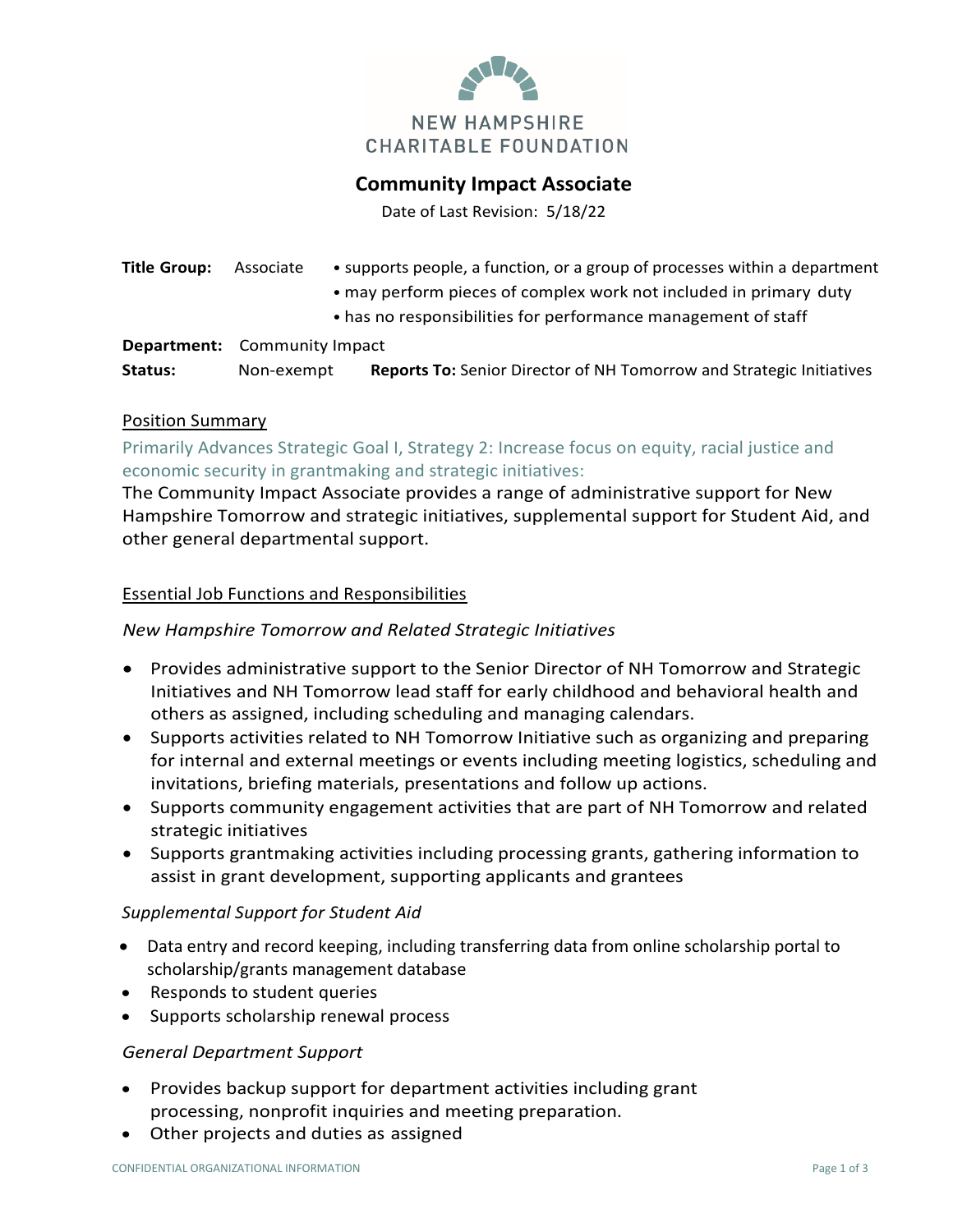

## Essential Knowledge, Skills, and Attributes

- Highly organized, flexible and efficient
- Strong communication and interpersonal skills
- Ability to draft, proofread, reformat and compile documents, reports, spreadsheets, presentations and other written materials to Foundation standards.
- Excellent customer service skills, including through telephone, email or other methods of virtual communication.
- Excellent judgment and ability to think critically
- Ability to work under deadline pressure
- High attention to detail and accuracy
- Ability to organize multiple tasks/projects, as well as prioritize tasks within projects
- Ability to handle sensitive and confidential information with discretion and judgment
- Ability to make independent decisions and take initiative as appropriate
- Ability to work in teams, and to collaborate well with people from a wide variety of backgrounds and settings including policy makers, community leaders and residents.
- Ability to understand, communicate with and effectively engage with people across cultures.
- Belief in the mission and purpose of the New Hampshire Charitable Foundation
- Experience with community and nonprofit work in New Hampshire a plus

## Job Characteristics

- Under current Covid protocols, candidates have the option of working from a home office, or a shared office environment in Concord, NH. An in-person presence will be required for orientation and some training activities. These protocols are subject to change.
- Requires long periods of time at a computer
- Occasional evening and/or weekend work may be required
- Occasional travel around the state may be required

## Essential Qualifications

- A combination of education and experience equivalent to the needs of the role
- Highly Proficient in Microsoft Office Suite of products (with emphasis on Excel)
- Understanding of networking and internet concepts, along with ability to quickly learn or engage with new technologies that improve efficiency and further the Foundation's mission.
- Experience with Blackbaud products and database software a plus
- Experience with online meeting platforms, conference calling, and other meeting software products
- Valid driver's license